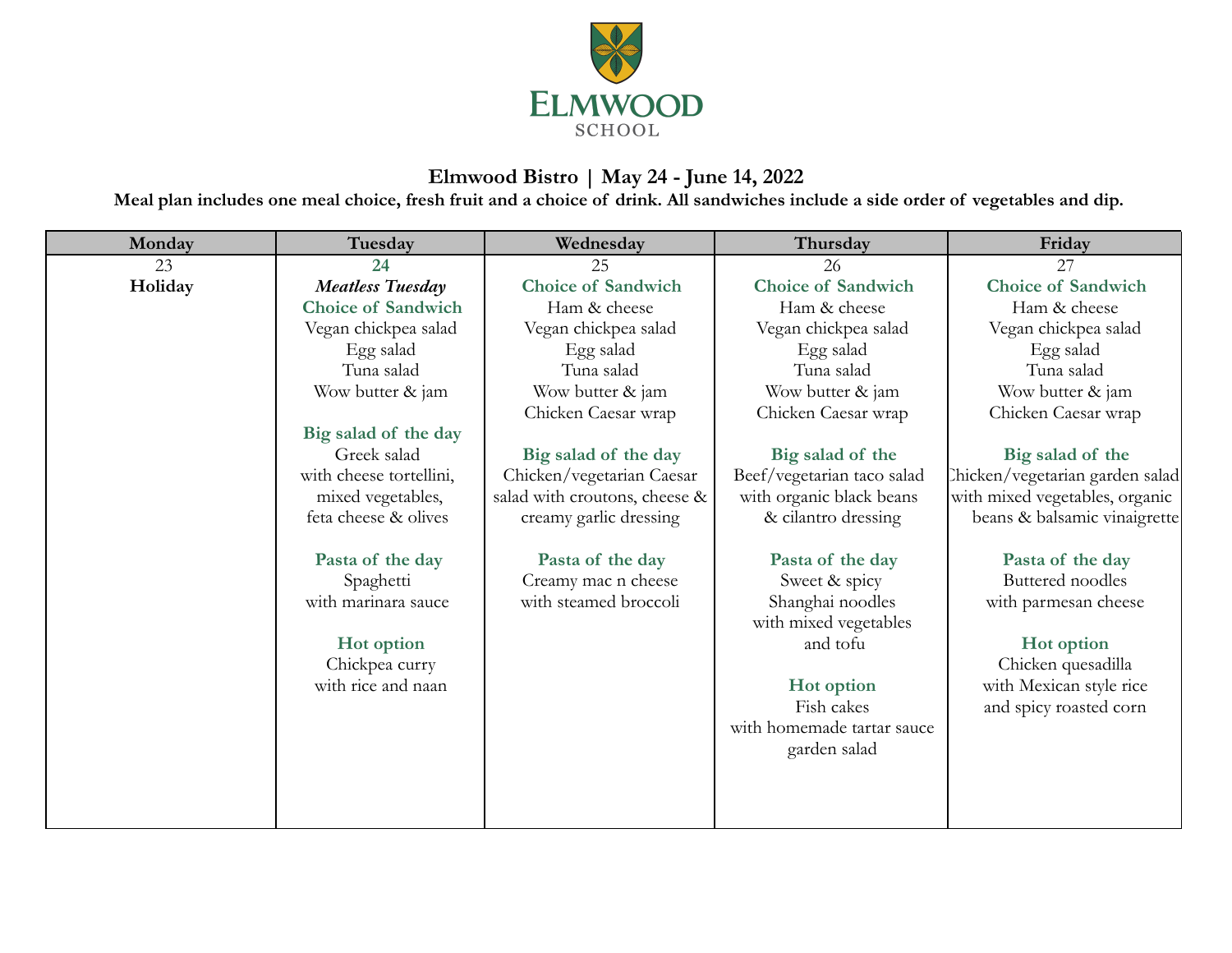| Monday                       | Tuesday                    | Wednesday                      | Thursday                        | Friday                       |
|------------------------------|----------------------------|--------------------------------|---------------------------------|------------------------------|
| 30                           | 31                         |                                | $\overline{2}$                  | $\overline{3}$               |
| <b>Meatless Monday</b>       | <b>Choice of Sandwich</b>  | <b>Choice of Sandwich</b>      | <b>Choice of Sandwich</b>       | <b>Choice of Sandwich</b>    |
| <b>Choice of Sandwich</b>    | Ham & cheese               | Ham & cheese                   | Ham & cheese                    | Ham & cheese                 |
| Vegan chickpea salad         | Vegan chickpea salad       | Vegan chickpea salad           | Vegan chickpea salad            | Vegan chickpea salad         |
| Egg salad                    | Egg salad                  | Egg salad                      | Egg salad                       | Egg salad                    |
| Tuna salad                   | Tuna salad                 | Tuna salad                     | Tuna salad                      | Tuna salad                   |
| Wow butter & jam             | Wow butter & jam           | Wow butter & jam               | Wow butter & jam                | Wow butter & jam             |
|                              | Chicken Caesar wrap        | Chicken Caesar wrap            | Chicken Caesar wrap             | Chicken Caesar wrap          |
| Big salad of the day         |                            |                                |                                 |                              |
| Vegetarian                   | Big salad of the day       | Big salad of the day           | Big salad of the day            | Big salad of the day         |
| fattoush salad with          | Chicken Waldorf salad with | Chicken/vegetarian Caesar      | Chicken/tofu salad              | Buffalo chicken salad        |
| organic lentils              | kale, apples, pumpkin      | salad with croutons, cheese &  | with grilled vegetables, millet | with blue cheese dressing,   |
| & sumac dressing             | seeds, celery &            | creamy garlic dressing         | & baba ganoush                  | carrots, celery & avocado    |
|                              | blue cheese                |                                |                                 |                              |
| Pasta of the day             |                            | Pasta of the day               | Pasta of the day                | Pasta of the day             |
| Parmesan pasta with garlicky | Pasta of the day           | Pasta with tomato cream sauce, | Buttered noodles                | Shanghai noodles             |
| herb bread crumbs            | Pasta with roasted red     | sun dried tomatoes &           | with parmesan cheese            | with mixed vegetables & tofu |
|                              | pepper cream sauce         | baby spinach                   |                                 |                              |
| Hot option                   |                            |                                | Hot option                      | Hot option                   |
| Grilled cheese               | Hot option                 |                                | Chicken dumplings               | Jamaican patty               |
| & soup of the day            | Sweet & spicy roasted      |                                | with mixed vegetables &         | with apple coleslaw &        |
|                              | chicken drumsticks with    |                                | steamed rice                    | green salad                  |
|                              | chow mein noodles &        |                                |                                 |                              |
|                              | mixed vegetables           |                                |                                 |                              |
|                              |                            |                                |                                 |                              |
|                              |                            |                                |                                 |                              |
|                              |                            |                                |                                 |                              |
|                              |                            |                                |                                 |                              |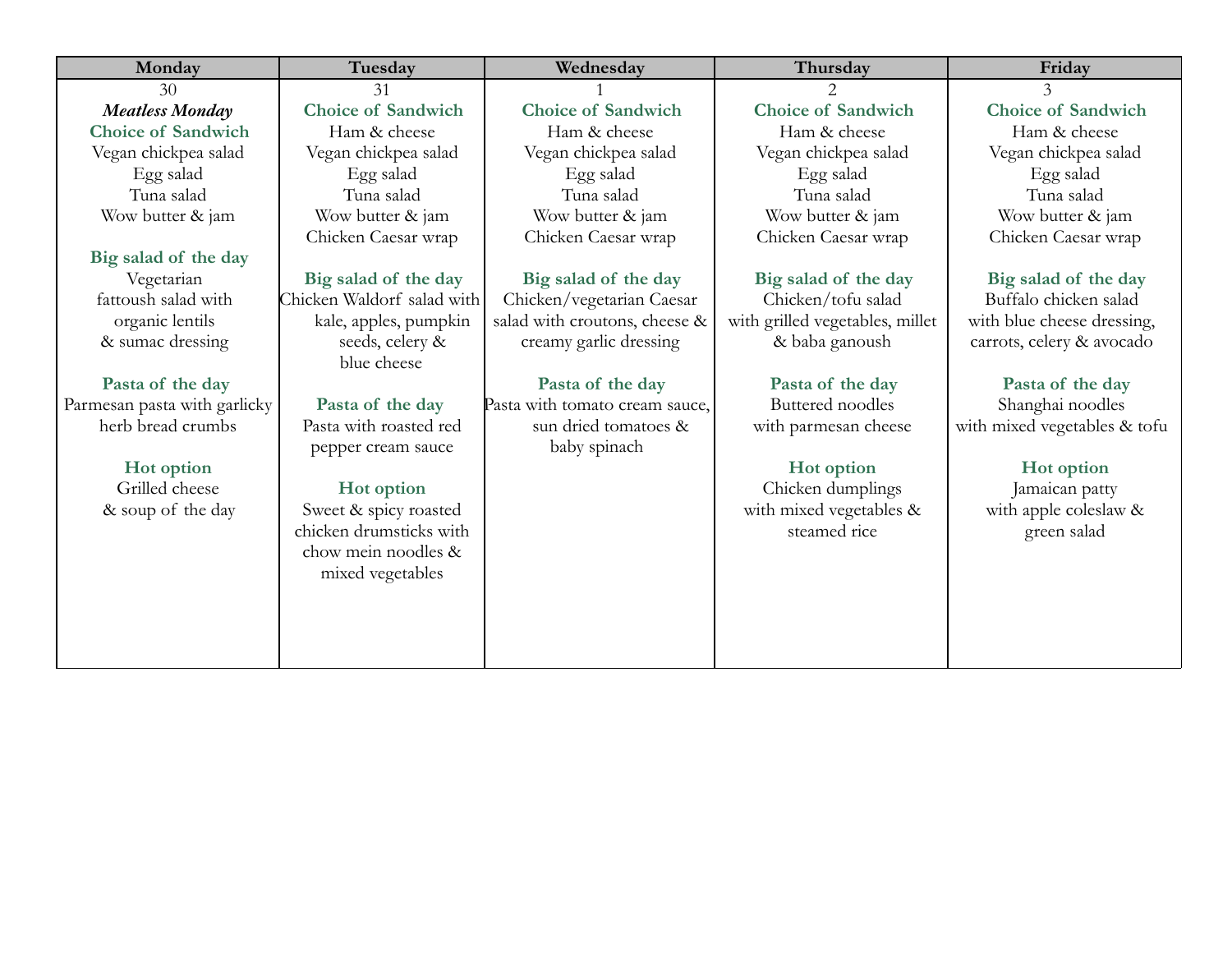| Monday                          | Tuesday                     | Wednesday                                    | Thursday                  | Friday                     |
|---------------------------------|-----------------------------|----------------------------------------------|---------------------------|----------------------------|
| 6                               |                             | 8                                            | $\Omega$                  | 10                         |
| <b>Meatless Monday</b>          | <b>Choice of Sandwich</b>   | <b>Choice of Sandwich</b>                    | <b>Choice of Sandwich</b> | <b>Spirit BBQ</b>          |
| <b>Choice of Sandwich</b>       | Ham & cheese                | Ham & cheese                                 | Ham & cheese              | Cheeseburger/veggie burger |
| Vegan chickpea salad            | Vegan chickpea salad        | Vegan chickpea salad                         | Vegan chickpea salad      | Miss Vickie's chips        |
| Egg salad                       | Egg salad                   | Egg salad                                    | Egg salad                 | & fresh fruit              |
| Tuna salad                      | Tuna salad                  | Tuna salad                                   | Tuna salad                |                            |
| Wow butter & jam                | Wow butter & jam            | Wow butter & jam                             | Wow butter & jam          |                            |
|                                 | Chicken Caesar wrap         | Chicken Caesar wrap                          | Chicken Caesar wrap       |                            |
| Big salad of the day            |                             |                                              |                           |                            |
| Vegetarian Caesar salad         | Big salad of the day        | Big salad of the day                         | Big salad of the day      |                            |
| with chickpeas, tofu bacon,     | Green goddess bowl          | Spicy chicken/tofu                           | Tuna Nicoise salad        |                            |
| croutons, cheese & creamy       | with lots of green veggies, | rice noodle salad with mixed                 | with boiled eggs, mixed   |                            |
| garlic dressing                 | quinoa, roasted lentils &   | vegetables                                   | vegetables & black olives |                            |
|                                 | tahini sauce                |                                              |                           |                            |
| Pasta of the day                |                             | Pasta of the day                             | Pasta of the day          |                            |
| Teriyaki noodles                | Pasta of the day            | Pasta bake                                   | Spaghetti                 |                            |
| with mixed vegetables &<br>tofu | Creamy fettuccine           | beef bolognese or vegetarian<br>tomato sauce | with marinara sauce       |                            |
|                                 | with parmesan cheese        |                                              | Hot option                |                            |
| Hot option                      | Hot option                  |                                              | Butter chicken balls      |                            |
| Homemade cheese pizza           | BLT sandwich on             |                                              | with rice & naan          |                            |
| with Caesar salad               | whole wheat bagel &         |                                              |                           |                            |
|                                 | soup of the day             |                                              |                           |                            |
|                                 |                             |                                              |                           |                            |
|                                 |                             |                                              |                           |                            |
|                                 |                             |                                              |                           |                            |
|                                 |                             |                                              |                           |                            |
|                                 |                             |                                              |                           |                            |
|                                 |                             |                                              |                           |                            |
|                                 |                             |                                              |                           |                            |
|                                 |                             |                                              |                           |                            |
|                                 |                             |                                              |                           |                            |
|                                 |                             |                                              |                           |                            |
|                                 |                             |                                              |                           |                            |
|                                 |                             |                                              |                           |                            |
|                                 |                             |                                              |                           |                            |
|                                 |                             |                                              |                           |                            |